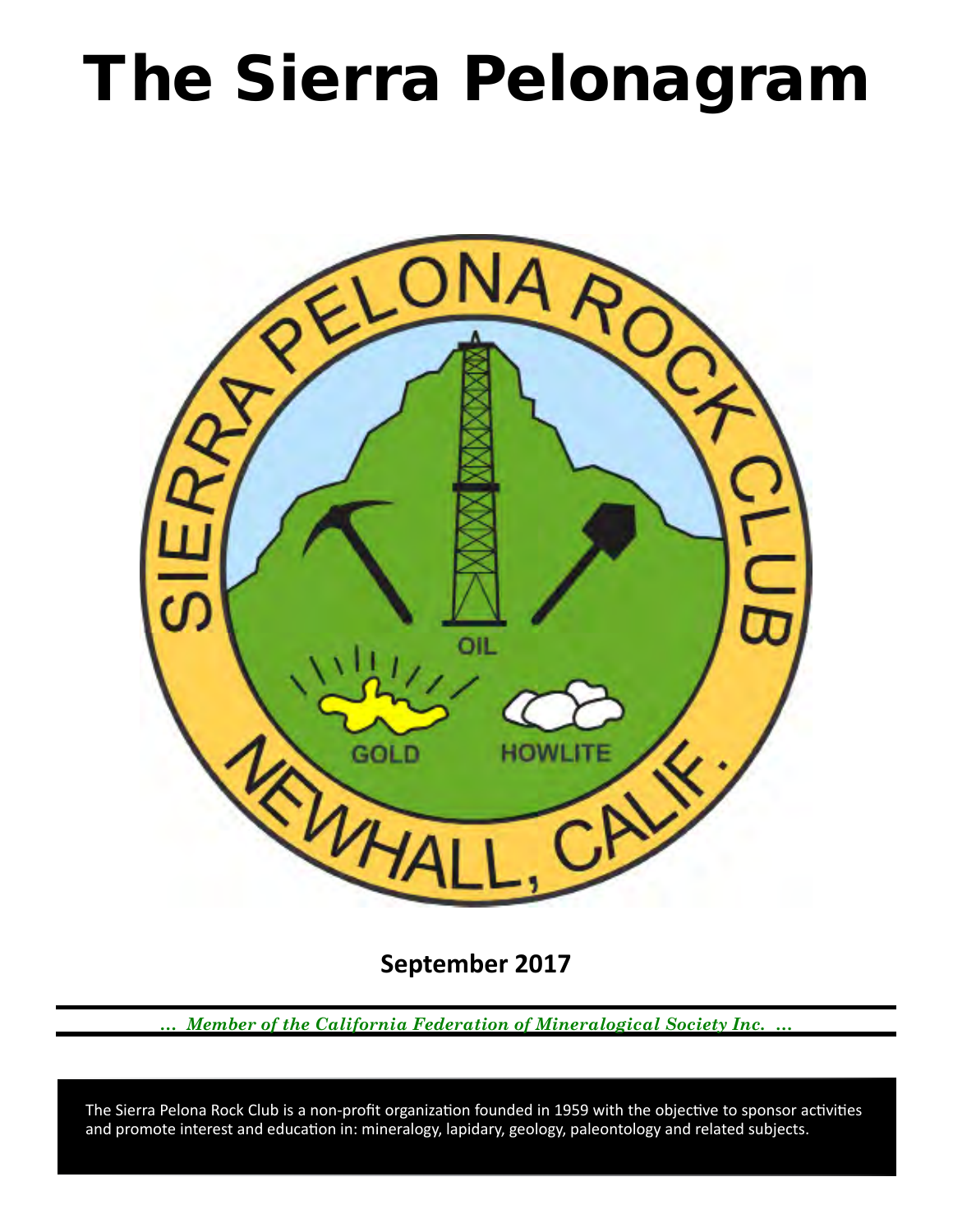

**San Simeon Field Trip** Diane Wohlleben

 We had a great time collecting near San Simeon driving up a narrow dirt road with the creek and sycamore trees and wild raspberry bushes on the left side of the small dirt road, and cattle on the other side. Trina and Omid leading, and stopping in the correct location, we all piled out forging through the brush stepping over cow pies going down to the creek with our heads looking down to pick up our precious rocks along the way to the edge of the creek.

 Omid found the safe place with large enough boulders to hop on and get across the creek without getting our feet wet. It was a rock-hunters paradise with the oohs and ahhhs starting with Julie and Robin.

 Beautiful sparkling quartz crystal rocks and some dark purple/bluish rocks were the first to delight our eyes. Then Jasper and Plasma Agate.

 Come to the "Show and Tell" on September 19th to see our treasures.

*(Do you have a story to tell? Please feel free to submit it to me by the 10th of the month and I will be thrilled to include it in the Pelonagram. Thanks Diane!)*





## **Birthdays**

#### **September**

| J.P. Castilla  | Sept. 25 |
|----------------|----------|
| Teresa Edwards | Sept. 5  |
| Julie Tinoco   | Sept. 29 |
|                |          |

| Oct.4   |
|---------|
| Oct.3   |
| Oct.2   |
| Oct. 20 |
|         |



# **Officers:**

President – Ron Rackliffe Vice‑President – Trina Aeen Secretary: Dianne Wohlleben Treasurer –Kay Denson Federation Director (CFMS/AFMS) --Evelyn Velie

## **Chairpersons:**

Claim--Mike Serino Donation Rock Table--Ron and Akiko Strathmann Equipment--Bill Webber Field Trips – Julie Tinoco Historian ‑Open Hospitality – Tina White Membership – Heidi Webber On-Line Presence (website)-- Trina Aeen Pelonagram Publisher, Editor – Heidi Webber Programs –Evelyn Velie Publicity –Bruce Velie Sunshine--Brigitte Mazourek

The Sierra Pelona Rock Club, is a member of the California and American Federation of Mineralogical Societies, Inc. (CFMS/AFMS). The general club meetings (Open to the public) are at 7:30 PM, on the 3rd Tuesday of each month at:

# **The Clubhouse of the Greenbrier Mobile Estates EAST 21301 Soledad Canyon Rd Canyon Country, CA 91351**

Contact the Club or the Sierra Pelonagram Editor at:

**Sierra Pelona Rock Club P.O. Box 221256 Newhall, Ca. 91322** Or e‑mail: hwebber@pacbell.net *Visit the SPRC website [www.sierrapelona.com](http://www.sierrapelona.com/)*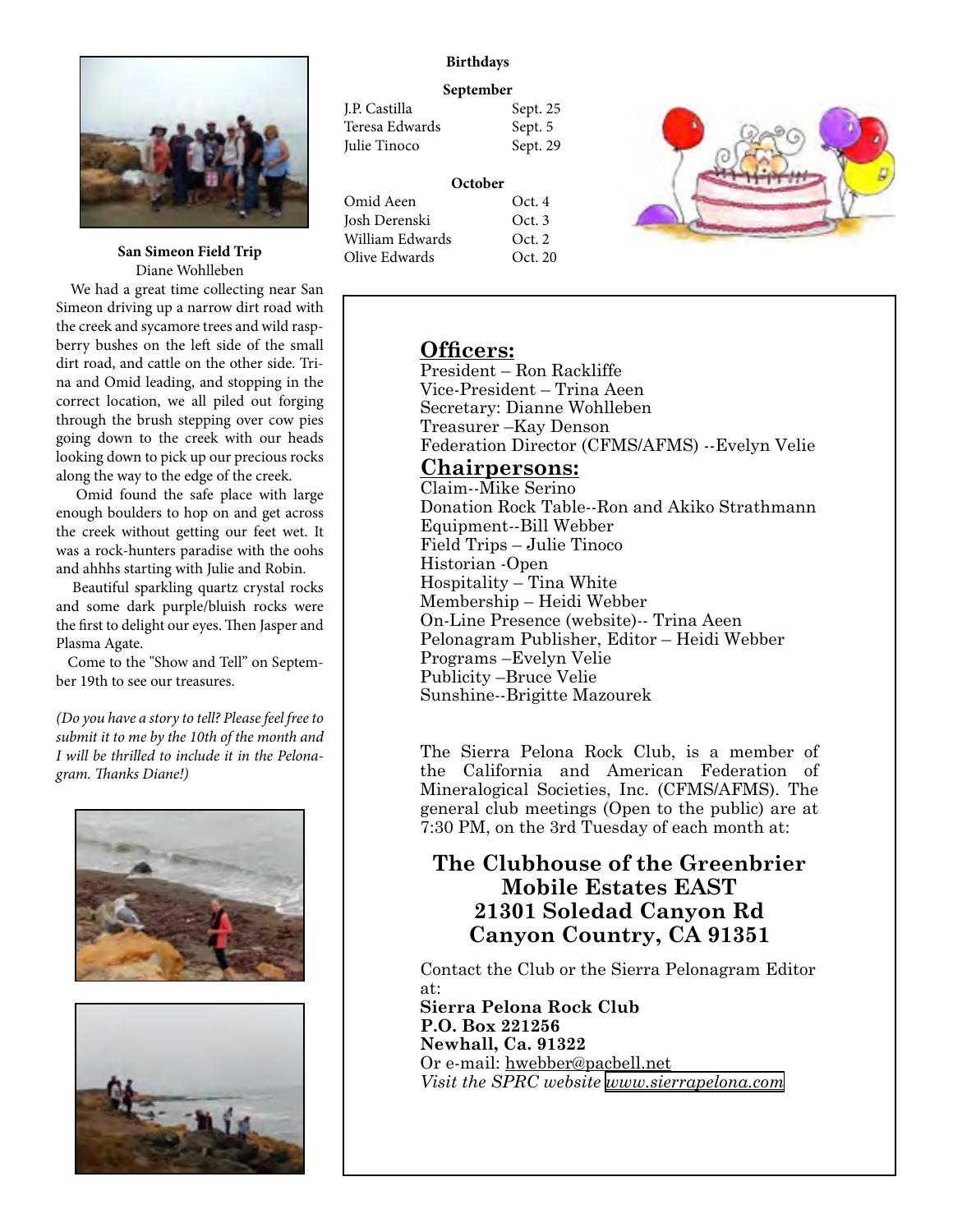

**President's Message**

Hi everybody!

 Hope all of you have had a great summer. It was good seeing all of you at Rattler's, too bad it got too loud from the band next door to be able to talk.

 Our next trip will be on the 23rd and we will be hunting the elusive Rose Quartz. It is a bit of a drive but I hope to see a lot of you there. We are lucky to have permission from the claim owner –Paul.

 We will have the AV club joining us on this trip; it is always good to meet and enjoy the company of others with the same interests.

Ron R



Obsidian talus, Obsidian Dome, California

#### **Origin and Properties**

 Obsidian is the rock formed as a result of quickly cooled lava, which is the parent material. Tektites were once thought by many to be obsidian produced by lunar volcanic eruptions, though few scientists now adhere to this hypothesis.

 Obsidian is mineral-like, but not a true mineral because as a glass it is not crystalline; in addition, its composition is too variable to be classified as a mineral. It is sometimes classified as a mineraloid.

 Though obsidian is usually dark in color similar to mafic rocks such as basalt, obsidian's composition is extremely felsic. Obsidian consists mainly of SiO2 (silicon dioxide), usually 70% or more. Crystalline rocks with obsidian's composition include granite and rhyolite. Because obsidian is metastable at the Earth's surface (over time the glass becomes fine-grained mineral crystals), no obsidian has been found that is older than Cretaceous age. This break-through the inclusion of cristobalite crystals

#### **SPRC Board Meeting**  Greenbriar Estates Clubhouse 8/22/17

Called to order by President at 7:20PM Attendees: Ron, Kay, Heidi, Dianne, Julie, Trina, Evelyn, Bruce

Old Business: No new membership applications

Discussed Tax information, Articles of incorporation: Heidi gave papers to Kay and Heidi will email Old and new Bylaws to Kay, RE: 501 c-3 Non Profit Status

New Business: General Membership Sept. 19, 2017 Up-coming trip to San Simeon Beach Aug. 26, 17. Meet at Walmart on Copper hill.

General Membership meeting Tue., Sept. 19th Pizza, Bingo, and Show and Tell of your summer rock collecting experiences.

Field trips: Sept. 23, Rose quartz, Near Bakersfield Oct. 21st. Clear Creek Plasma Agate, Near Coalinga Dec, 2nd Trona, near Ridgecrest Dec. 8th Christmas Brunch Upcoming Workshop, Sat. Sept. 30th, and Wire Wrapping Oct. 4th.

A discussion about the club selling a lost wax kiln that was donated to us was tabled.

Meeting was Adjourned at 8:20PM

Submitted by Secretary Dianne Wohlleben

## **Obsidian**

 Obsidian is a naturally occurring volcanic glass formed as an extrusive igneous rock. It is produced when felsic lava extruded from a volcano cools rapidly with minimal crystal growth. Obsidian is commonly found within the margins of rhyolitic lava flows known as obsidian flows, where the chemical composition (high silica content) induces a high viscosity and polymerization degree of the lava. The inhibition of atomic diffusion through this highly viscous and polymerized lava explains the lack of crystal growth. Obsidian is hard and brittle; it therefore fractures with very sharp edges, which were used in the past in cutting and piercing tools, and it has been used experimentally as surgical scalpel blades



Polished snowflake obsidian, formed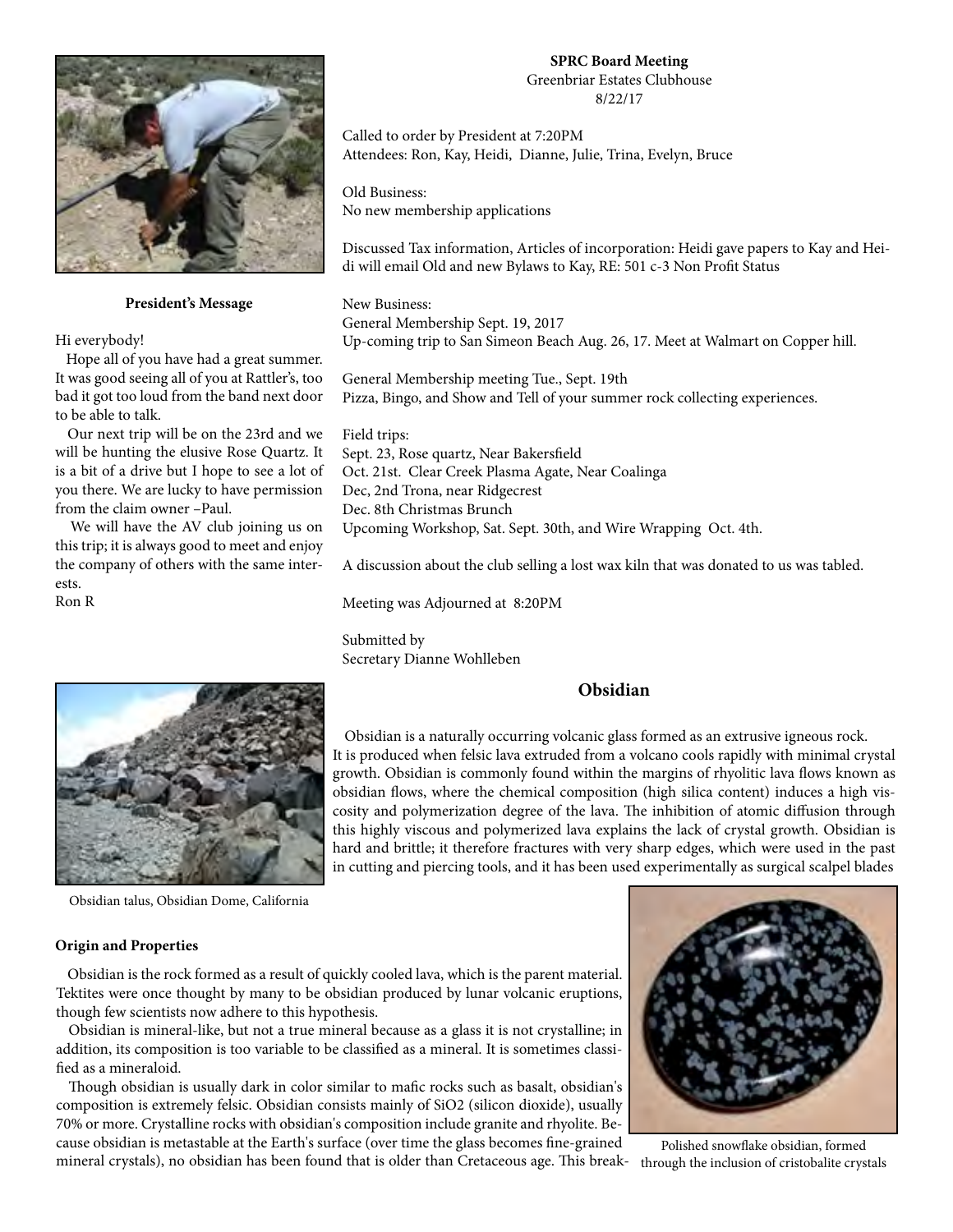down of obsidian is accelerated by the presence of water. Having a low water content when newly formed, typically less than 1% water by weight, obsidian becomes progressively hydrated when exposed to groundwater, forming perlite.

 Pure obsidian is usually dark in appearance, though the color varies depending on the presence of impurities. Iron and other transition elements may give the obsidian a dark brown to black color. Very few samples are nearly colorless. In some stones, the inclusion of small, white, radially clustered crystals of cristobalite in the black glass produce a blotchy or snowflake pattern (snowflake obsidian).

 Obsidian may contain patterns of gas bubbles remaining from the lava flow, aligned along layers created as the molten rock was flowing before being cooled. These bubbles can produce interesting effects such as a golden sheen (sheen obsidian). An iridescent, rainbow-like sheen (rainbow obsidian) is caused by inclusions of magnetite nanoparticles.

#### **Occurrence**

 Obsidian can be found in locations which have experienced rhyolitic eruptions. It can be found in Argentina, Armenia, Azerbaijan, Australia, Canada, Chile, Georgia, Greece, El Salvador, Guatemala, Iceland, Italy, Japan, Kenya, Mexico, New Zealand, Papua New Guinea, Peru, Scotland, Turkey and the United States.

 Obsidian flows which may be hiked on are found within the calderas of Newberry Volcano and Medicine Lake Volcano in the Cascade Range of western North America, and at Inyo Craters east of the Sierra Nevada in California. Yellowstone National Park has a mountainside containing obsidian located between Mammoth Hot Springs and the Norris Geyser Basin, and deposits can be found in many other western U.S. states including Arizona, Colorado, New Mexico, Texas, Utah, Washington, Oregon and Idaho. Obsidian can also be found in the eastern U.S. states of Virginia, as well as Pennsylvania and North Carolina.

 There are only four major deposit areas in the central Mediterranean: Lipari, Pantelleria, Palmarola and Monte Arci.

Ancient sources in the Aegean were Milos and Gyali.



#### **Historical use**

 The first known archaeological evidence of usage was in Kariandusi and other sites of the Acheulian age (beginning 1.5 million years BP) dated 700,000 BC, although the number of objects found at these sites were very low relative to the Neolithic. Use of obsidian in pottery of the Neolithic in the area around Lipari was found to be significantly less at a distance representing two weeks journeying. Anatolian sources of obsidian are known to have been the material used in the Levant and modern-day Iraqi Kurdistan from a time beginning sometime about 12,500 BC. The first attested civilized use is dated to the late fifth millennium BC, known from excavations at Tell Brak.

 Obsidian was valued in Stone Age cultures because, like flint, it could be fractured to produce sharp blades or arrowheads. Like all glass and some other types of naturally occurring rocks, obsidian breaks with a characteristic conchoidal fracture. It was also polished to create early mirrors. Modern archaeologists have developed a relative dating system, obsidian hydration dating, to calculate the age of obsidian artifacts.



#### **Americas**

 Lithic analysis can be instrumental in understanding prehispanic groups in Mesoamerica. A careful analysis of obsidian in a culture or place can be of considerable use to reconstruct commerce, production, distribution and thereby understand economic, social and political aspects of a civilization. This is the case in Yaxchilán, a Maya city where even warfare implications have been studied linked with obsidian use and its debris. Another example is the archeological recovery at coastal Chumash sites in California indicating considerable trade with the distant site of Casa Diablo, California in the Sierra Nevada Mountains.

 Pre-Columbian Mesoamericans' use of obsidian was extensive and sophisticated; including carved and worked obsidian for tools and decorative objects. Mesoamericans also made a type of sword with obsidian blades mounted in a wooden body. Called a macuahuitl, the

weapon was capable of inflicting terrible injuries, combining the sharp cutting edge of an obsidian blade with the ragged cut of a serrated weapon.

 Native American people traded obsidian throughout the Americas. Each volcano and in some cases each volcanic eruption produces a distinguishable type of obsidian, making it possible for archaeologists to trace the origins of a particular artifact. Similar tracing techniques have allowed obsidian to be identified in Greece also as coming from Milos, Nisyros or Gyali, islands in the Aegean Sea. Obsidian cores and blades were traded great distances inland from the coast.

 In Chile obsidian tools from Chaitén Volcano have been found as far away as in Chan-Chan 400 km (250 mi) north of the volcano and also in sites 400 km south of it.



Glass Mountain, a large obsidian flow at Medicine Lake Volcano



Mahogany Obsidian